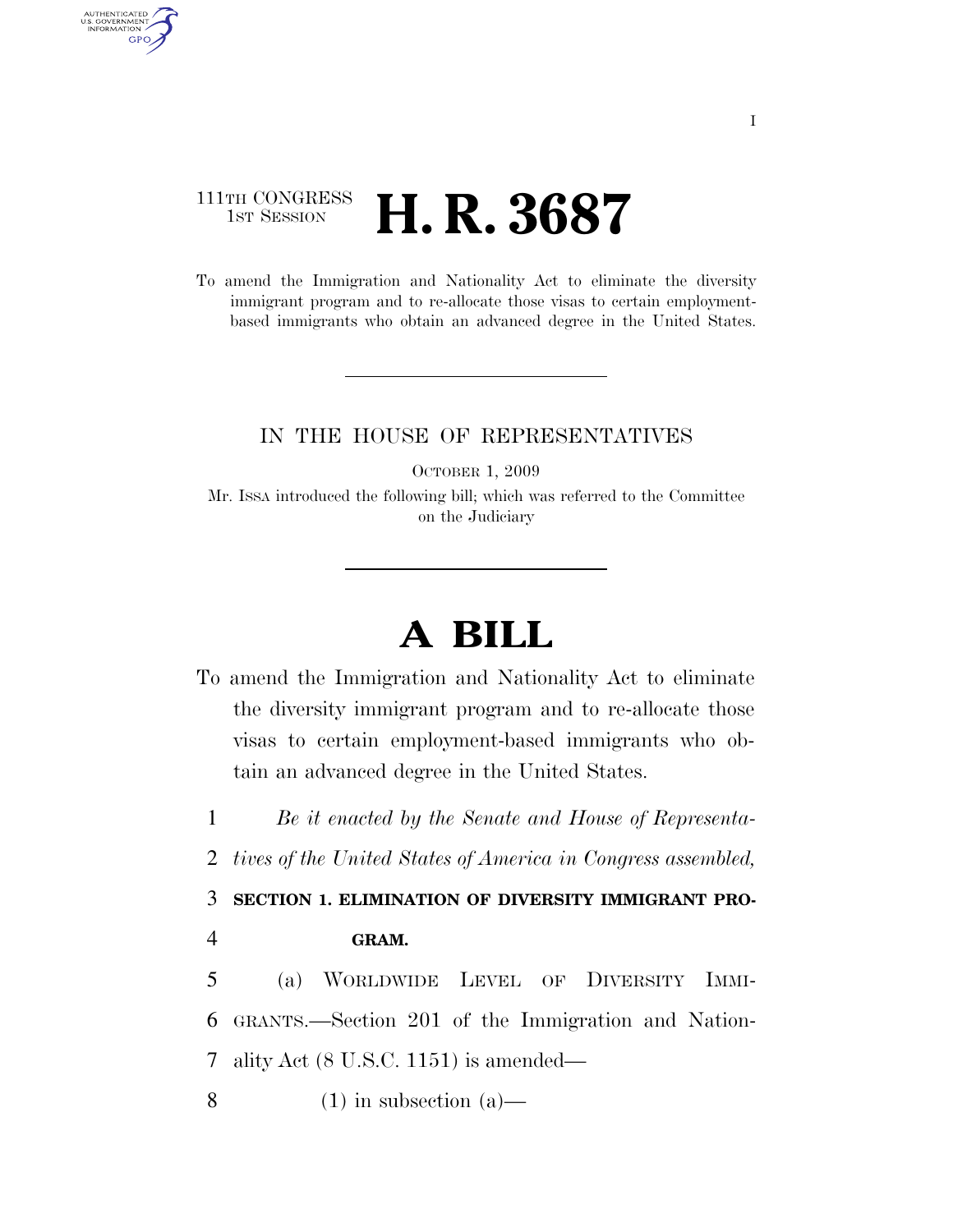| $\mathbf{1}$   | $(A)$ by inserting "and" at the end of para-                   |
|----------------|----------------------------------------------------------------|
| $\overline{2}$ | graph(1);                                                      |
| 3              | (B) by striking "; and" at the end of para-                    |
| $\overline{4}$ | $graph (2)$ and inserting a period; and                        |
| 5              | $(C)$ by striking paragraph $(3)$ ; and                        |
| 6              | $(2)$ by striking subsection $(e)$ .                           |
| 7              | (b) ALLOCATION OF DIVERSITY IMMIGRANT VISAS.—                  |
| 8              | Section 203 of such Act $(8 \text{ U.S.C. } 1153)$ is amended— |
| 9              | $(1)$ by striking subsection $(e)$ ;                           |
| 10             | $(2)$ in subsection (d), by striking " $(a)$ , $(b)$ , or      |
| 11             | $(e)$ ," and inserting "(a) or (b),";                          |
| 12             | $(3)$ in subsection (e), by striking paragraph $(2)$           |
| 13             | and redesignating paragraph $(3)$ as paragraph $(2)$ ;         |
| 14             | $(4)$ in subsection (f), by striking " $(a)$ , $(b)$ , or      |
| 15             | $(e)$ " and inserting "(a) or (b)"; and                        |
| 16             | $(5)$ in subsection (g), by striking " $(a)$ , $(b)$ , and     |
| 17             | (e)" and inserting "(a) and (b)".                              |
| 18             | (c) PROCEDURE FOR GRANTING IMMIGRANT STA-                      |
| 19             | TUS.—Section 204 of such Act (8 U.S.C. 1154) is amend-         |
| 20             | $ed$ —                                                         |
| 21             | $(1)$ by striking subsection $(a)(1)(I)$ ; and                 |
| 22             | $(2)$ in subsection (e), by striking " $(a)$ , $(b)$ , or      |
| 23             | (e)" and inserting "(a) or (b)".                               |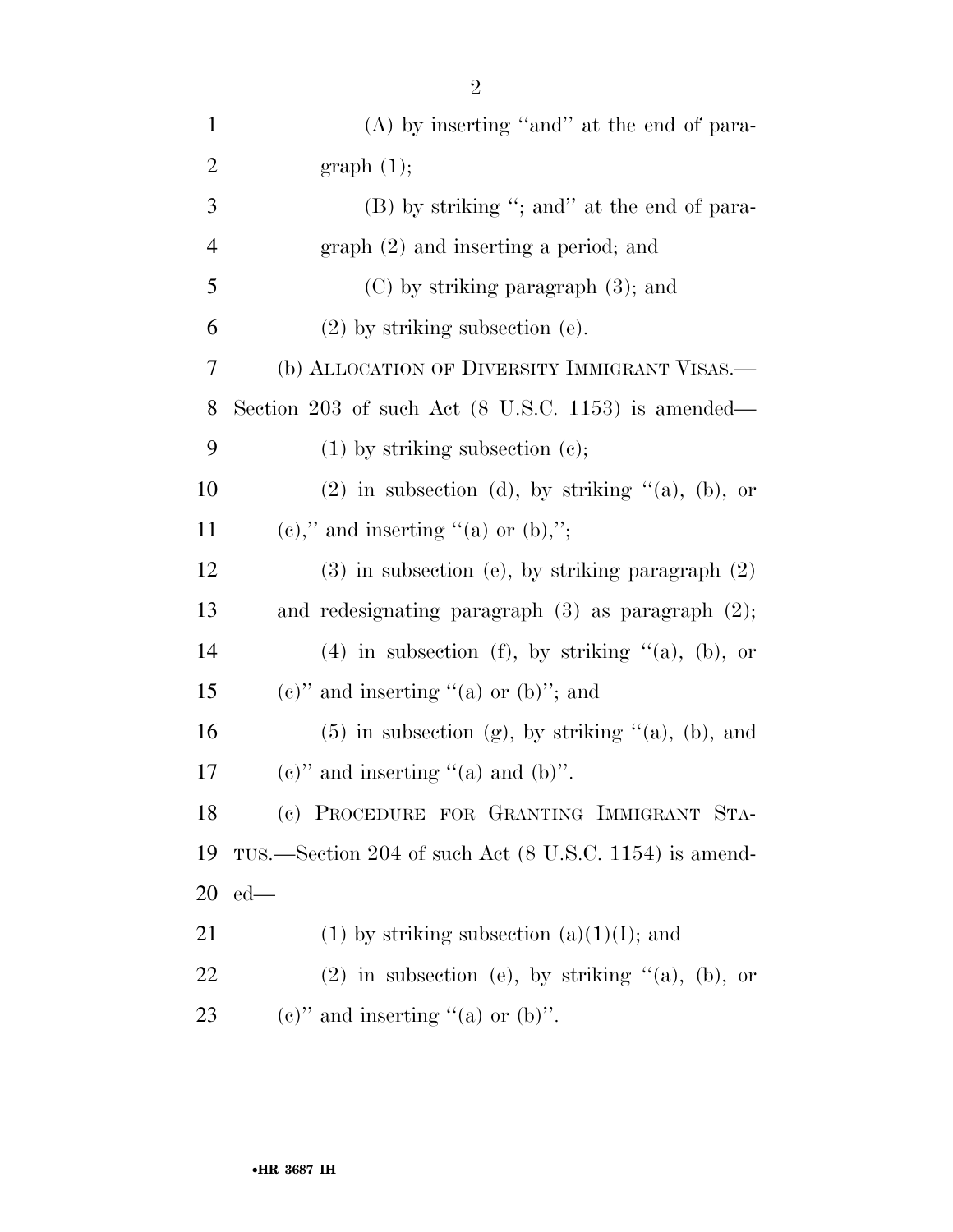| 1              | SEC. 2. VISAS FOR CERTAIN EMPLOYMENT-BASED IMMI-                |
|----------------|-----------------------------------------------------------------|
| $\overline{2}$ | <b>GRANTS WHO OBTAIN AN ADVANCED DEGREE</b>                     |
| 3              | IN THE UNITED STATES.                                           |
| $\overline{4}$ | (a) IN GENERAL.—Section $203(b)(2)$ of the Immi-                |
| 5              | gration and Nationality Act $(8 \text{ U.S.C. } 1153(b)(2))$ is |
| 6              | amended by adding at the end the following:                     |
| $\overline{7}$ | "(D) CERTAIN ALIENS OBTAINING AD-                               |
| 8              | VANCED DEGREES IN THE UNITED STATES.-                           |
| 9              | Visas shall be made available, in a number not                  |
| 10             | to exceed $55,000$ , to qualified immigrants                    |
| 11             | $who$ —                                                         |
| 12             | "(i) are a member of a profession                               |
| 13             | holding an advanced degree obtained with-                       |
| 14             | in the United States;                                           |
| 15             | $\lq\lq$ (ii)(I) obtained such degree within                    |
| 16             | the United States during the 5-year period                      |
| 17             | preceding the date on which the petition                        |
| 18             | filed under section $204(a)(1)(F)$ for classi-                  |
| 19             | fication under this subparagraph is filed;                      |
| 20             | <b>or</b>                                                       |
| 21             | "(II) has resided continuously in the                           |
| 22             | United States in a lawful nonimmigrant                          |
| 23             | status since obtaining such degree; and                         |
| 24             | "(iii) whose services in the sciences or                        |
| 25             | medicine-                                                       |